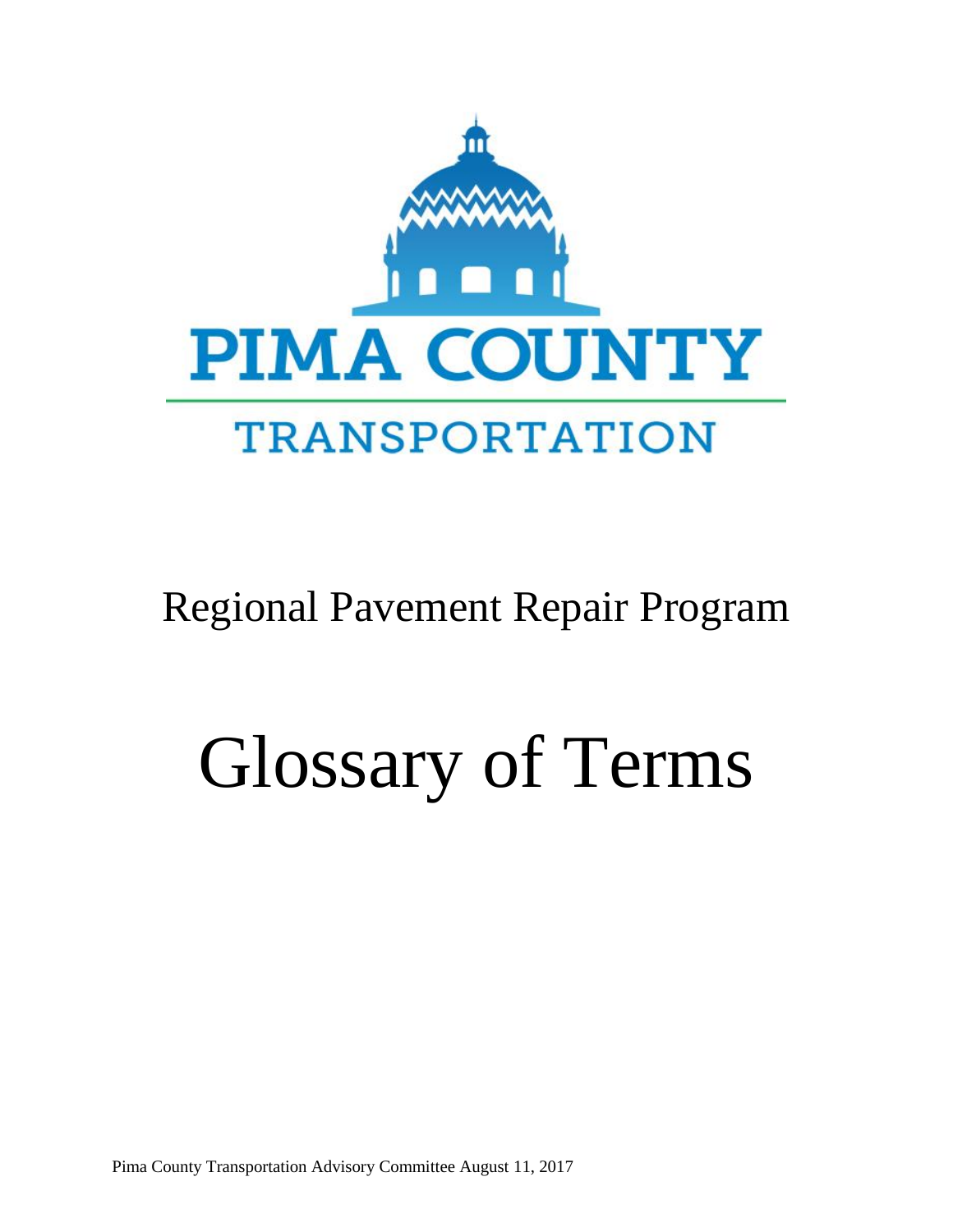**ADA**: The American with Disabilities Act, which was passed by congress in 1990 and requires certain accessibility requirements of public facilities.

**ADT**: Average Daily Traffic, measure used in transportation planning. Traditionally, it is the total volume of vehicle traffic on a highway or road for a year, divided by 365 days.

**ADOT**: Arizona Department of Transportation is the transportation-planning agency responsible for planning, building, and operating state highways and routes in Arizona.

Asphalt Concrete: A mix of composite of gravel (coarse) and sand (fine) aggregates bound together with asphalt oil (binder).

**BOS:** Board of Supervisors

**Bond**: Project funding from local jurisdictional bonds.

**Chip Seal:** A surface treatment in which the pavement is sprayed with asphalt and then covered with aggregate and rolled.

**CIP**: Capital Improvement Plan, short-range plan, usually four to ten years, which identifies capital projects and equipment purchases, provides a planning schedule, and identifies options for financing the plan.

**Classification or Functional Classification**: Roadway networks distribute traffic throughout an area. Pima County maintains four classifications of roadways: arterials, major collectors, local/commercial collectors, and local roads.

- Arterials are limited-access, major roads which convey higher volumes of traffic between residential, recreational, commercial, and work centers.
- Major Collectors provide connectivity from major subdivision to the arterial network and generally provide limited direct access to adjacent property.
- Local/Commercial Collectors provide a combination of access and mobility within residential neighborhoods or commercial/industrial developments.
- Local Roads are low volume, low-speed roads with no lane designation that provide direct access to abutting properties

**COP**: Certificates of Participation.

**DOT**: Department of Transportation. Often the acronym includes the jurisdiction. For example USDOT (United States Department of Transportation), ADOT (Arizona Department of Transportation), TDOT (Tucson Department of Transportation) or PCDOT (Pima County Department of Transportation)

**EPA**: Environmental Protection Agency, the agency of the federal government tasked with the protection of human health and the environment

**FAST Act**: The Fixing America's Surface Transportation Act, passed by congress in December 2015. The current Highway Trust Fund authorization bills, which outlines the programs and criteria under which funds deposited in the trust may be used, provides a maximum cap to the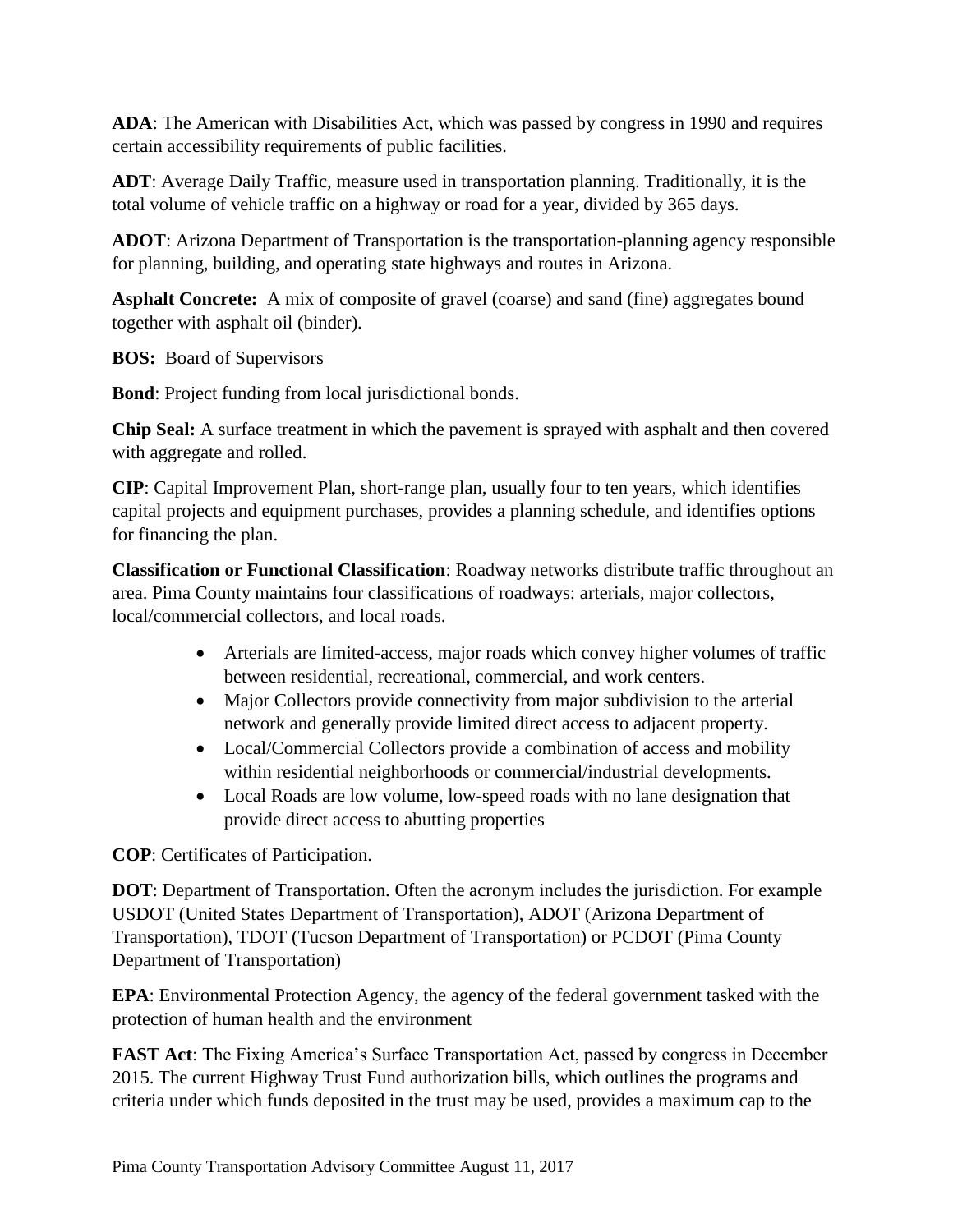amounts in the Highway Trust Fund that can be appropriated by congress each year, and outlines the way in which those funds are distributed to the states. Expires September 30, 2020

**FHWA:** The Federal Highway Administration is the division of the US Department of Transportation that specializes in and oversees highway transportation.

**FTA**: The Federal Transit Administration is the division of the US Department of Transportation that specializes in and oversees transit. Grants from the FTA are named after specific sections of legislation that authorizes that grant, and each type of grant is for a specific transit purpose or program.

**Fiscal Year Pima County:** Fiscal Year begins on July 1 of the previous calendar year, and ends on June 30 of the year which it is numbered.

**Fog Seal: L**ight application of slow setting asphalt emulsion.

**HURF**: Highway User Revenue Funds are revenues from the state gas tax and the vehicle license tax that are distributed to the State Highway Fund and directly to the cities, towns, and countries in Arizona for transportation purposes.

**IGA**: Intergovernmental Agreement, a contract between two jurisdictions.

**JOC:** Job Order Contracting is an alternate delivery method utilized for frequent and routine work activities.

**LOCAL**: Funds provided directly by the sponsoring jurisdiction as opposed to regional, state or federal.

**Micro Surface:** A skim coat of a restorative asphalt to the existing pavement surface.

**Mill and Overlay:** Process removes a defined thickness of the surface of the existing asphalt pavement and after observed defects are corrected, the same thickness is replaced with new asphalt. Often referred to as a "mill and fill"

**MOU**: Memorandum of Understanding, an agreement between two or more parties. Projects programmed with funding in the first two years of the TIP must generally have either an MOU with PAG or an IGA with the RTA.

**NHS**: National Highway System, the network of highways within the United States, including the Interstate Highway System and other roads serving major airports, ports, rail or truck terminals, railway stations, pipeline terminals, and other strategic transport facilities.

**Obligate:** A federal designation indicating funds are available for reimbursement.

**PAG**: The Pima Association of Governments is the Metropolitan Planning Organization for the Pima County Region.

**PCBond**s: Pima County Bonds.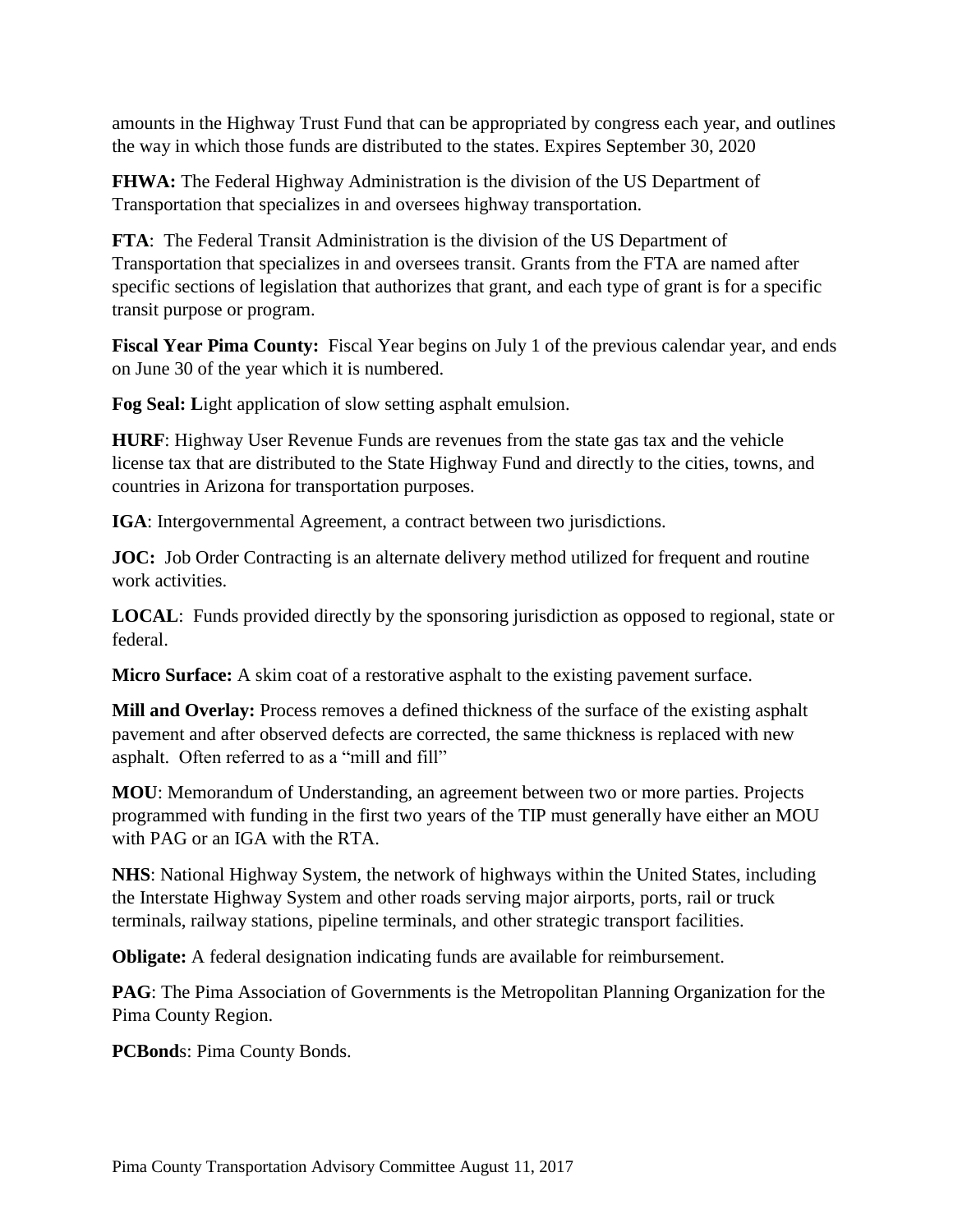**PCDIFO**: Pima County Development Impact Fees. This designation is used when Pima County provides DIFO funds for a project sponsored by another jurisdiction, to distinguish PCDIFO from any DIFO that the sponsoring jurisdiction may be contributing to the project.

**PCLocal:** Pima County funds that are provided to a project sponsored by another jurisdiction. "PC Local" is distinguished from Local funds that the sponsoring jurisdiction may be contributing to the project.

**PASER (Pavement Surface Evaluation and Rating):** system to evaluate the conditions of roads based on the surface conditions.

| Very Good | 8, 9 or 10           |
|-----------|----------------------|
| Good      |                      |
| Fair      | 6                    |
| Poor      | 4 or 5               |
| Failed    | $1, 2 \text{ or } 3$ |

**Preservation:** works to preserve the condition of the AC. Typically, treatments involve a seal coat. Major Seal Coats contain aggregate within the emulsion. Minor Seal Coats are generally emulsion spray (fog seal).

**Regionally Significant Project**: a transportation project that is on a facility, which serves regional transportation, needs and would normally be included in the modeling of the metropolitan area's transportation network. At a minimum, that includes all principal arterials highways and all fixed guideway transit facilities that offer a significant alternative to regional highway travel.

**Repair/Reconstruct:** typically involves replacement of AC either fully or partially.

**RTA**: The Regional Transportation Authority is the government entity that manages the \$2.1 billion. 20-year RTA plan, which was approved by Pima County voters on May 16, 2006.

**SPR**: State Planning and Research Funds. These are federal funds and require 20% match from a non-federal funding source.

**STP**: Surface Transportation Program. These funds are federal transportation funds that are allocated to the state, a portion of which are sub-allocated to urban areas like Tucson. Renamed the Surface Transportation Block Grant Program (STBGP) in recent federal transportation legislation.

**TAP**: The Transportation Alternatives, a federal funding program generally alternate mode projects such as bicycle and pedestrian projects or for Safe Routes to School projects.

**TIP**: The Transportation Improvement Program is a 5-year schedule and budget of proposed transportation improvements within eastern Pima County.

**VLT**: Vehicle License Tax, a tax paid to the state of Arizona upon registration of a motor vehicle. A portion of the VLT collected is deposited in the HURF, while another portion is